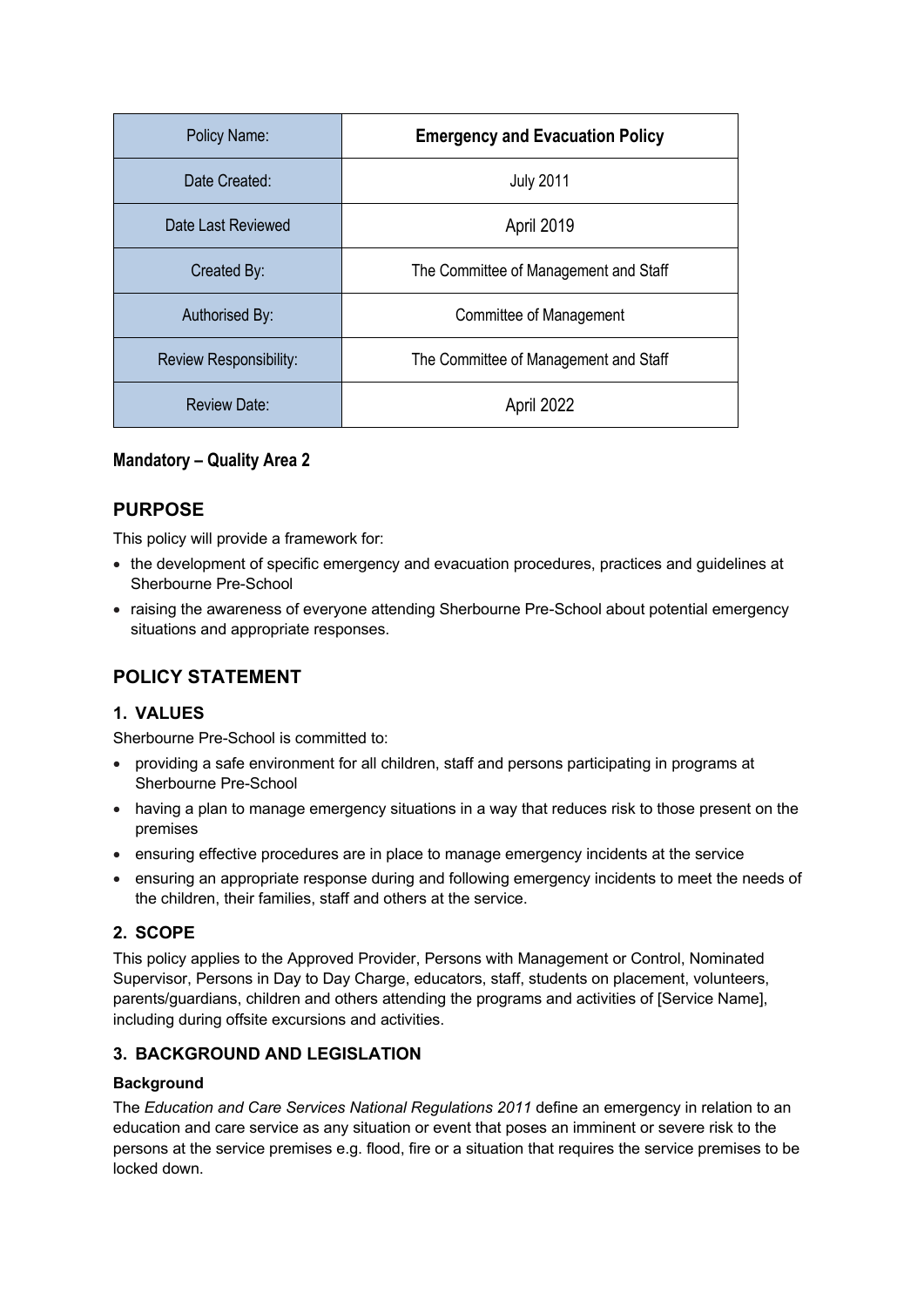Comprehensive emergency management includes prevention, preparedness, response and recovery. Services are required to have policies and procedures in place detailing what needs to be done in an emergency, including an emergency and evacuation floor plan. These policies and procedures must be based on a risk assessment that identifies potential emergencies relevant to the service (Regulation 97).

Early childhood services have a duty of care to all attending the facility including the children, staff, volunteers, students, visitors, and contractors. It is also a requirement under the *Occupational Health and Safety Act 2004* that employers provide a healthy and safe environment for all persons who access the service's facilities and/or programs.

All services in Victoria are required to have an *Emergency Management Plan* (EMP) as part of their everyday 'best practice' operations. All education and care services listed on the Department of Education and Training (DET)'s Bushfire At-Risk Register are required as a condition of their service approval to submit their EMP to their regional office annually. DET provides *Emergency Management Plan Guidelines* and an *Emergency Management Plan* template to assist services develop and review their EMP (refer to *Sources* below for the link). All services must complete the required sections of the plan and lodge it with the relevant DET regional office. A copy should also be attached to this policy.

### **Legislation and standards**

Relevant legislation and standards include but are not limited to:

- *Education and Care Services National Law Act 2010*
- *Education and Care Services National Regulations 2011* including Regulations 97, 98, 168(2)(e)
- *National Quality Standard*, including Quality Area 2: Children's Health and Safety
- *Occupational Health and Safety Act 2004*

### **4. DEFINITIONS**

The terms defined in this section relate specifically to this policy. For commonly used terms e.g. Approved Provider, Nominated Supervisor, Regulatory Authority etc. refer to the *General Definitions* section of this manual.

**Attendance record:** Kept by the service to record details of each child attending the service including name, time of arrival and departure, signature of person delivering and collecting the child or of the Nominated Supervisor or educator (Regulation 158).

**Country Fire Authority (CFA):** CFA respond to a variety of fire and emergency incidents. They are also involved in a range of other activities including:

- fire safety building inspections
- delivering community awareness, education and safety programs
- post-incident analysis and fire investigation
- fire prevention planning and land use planning at a municipal level.

**Duty of care:** A common law concept that refers to the responsibilities of a service to provide an adequate level of protection against harm and all reasonable foreseeable risks.

**Emergency:** Includes any situation or event that poses an imminent or severe risk to the persons at the education and care service premises e.g. flood, fire or a situation that requires the service premises to be locked down (National Regulations, page 21).

**Emergency Management Plan (EMP):** A written set of instructions for the service to prepare for and respond to emergencies. A guide to preparing an emergency plan and an *Emergency Management Plan* template are available on the DET website (refer to *Sources* below).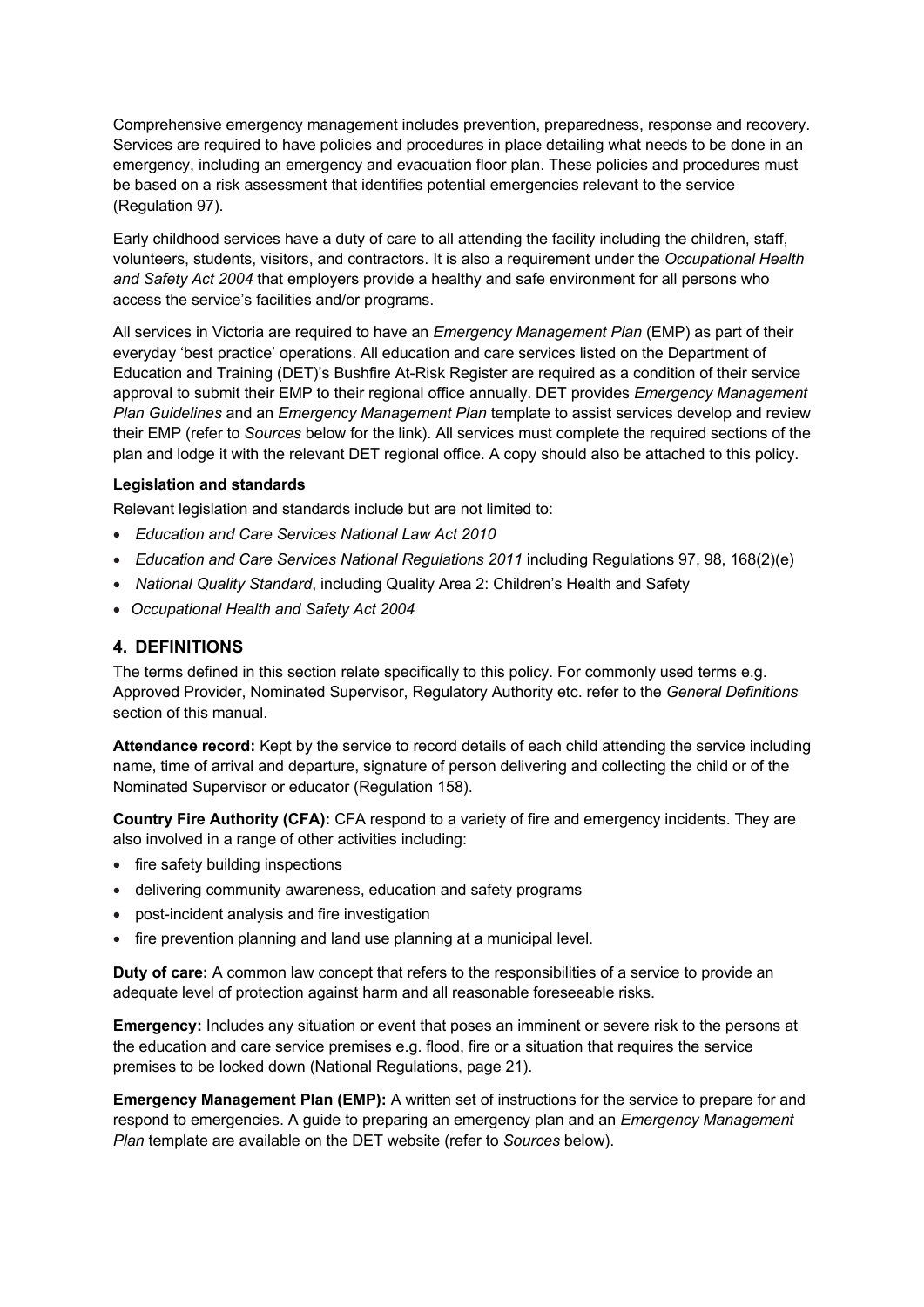**Hazard:** A source or situation with a potential for harm in terms of human injury or ill health, damage to property, damage to the environment or a combination of these.

**Incident, Injury, Trauma and Illness Record:** Contains details of any incident, injury, trauma or illness that occurs while the child is being educated and cared for by the service. Any incident, injury, trauma or illness must be recorded as soon as is practicable but not later than 24 hours after the occurrence.

These details must be kept for the period of time specified in Regulation 183. A sample *Incident, Injury, Trauma and Illness Record* is available from the ACECQA: www.acecqa.gov.au (Search 'Sample forms and templates')

**Planned closure:** services identified as being at high fire risk and on the DET's Bushfire at-Risk Register will close on days determined to have a fire danger rating of Code Red by the Emergency Management Commissioner. Where possible, four to seven days notice of a planned closure will be provided. Services not on the Department's Bushfire at-Risk Register will remain open, unless directly threatened by fire or another emergency.

**Metropolitan Fire Brigade (MFB):** provide a fire and rescue service and are the first to respond to specific medical emergencies. The MFB aims to reduce the incidence and impact of fire and other emergencies on the community. This is achieved through the delivery of educational strategies that assist the community to become more self-reliant, including:

- fire safety building inspections, and checking fire-fighting equipment
- delivering community awareness, education and safety programs.

**Notifiable incident:** An incident involving workplace health and safety that is required by law to be reported to WorkSafe Victoria. Notification is required for incidents that result in death or serious injury/illness, or dangerous occurrences. For a complete list of incidents that must be reported to WorkSafe Victoria, refer to the *Guide to Incident Notification* on the WorkSafe Victoria website: www.worksafe.vic.gov.au

**Risk management:** A structured approach to managing uncertainty related to a threat; a sequence of activities including the identification, assessment and prioritisation of risks followed by co-ordinated and economical application of resources to minimise, monitor and control the probability and/or impact of those risks.

**Serious incident:** A serious incident (regulation 12) is defined as any of the following:

- the death of a child while being educated and cared for at the service or following an incident at the service
- any incident involving serious injury or trauma while the child is being educated and cared for, which
	- a reasonable person would consider required urgent medical attention from a registered medical practitioner; or
	- the child attended or ought reasonably to have attended a hospital e.g. a broken limb\*
- any incident involving serious illness of a child while that child is being educated and cared for by a service for which the child attended, or ought reasonably to have attended, a hospital e.g. severe asthma attack, seizure or anaphylaxis\*
- \*NOTE: In some cases (for example rural and remote locations) a General Practitioner conducts consultation from the hospital site. Only treatment related to serious injury or illness or trauma are required to be notified, not other health matters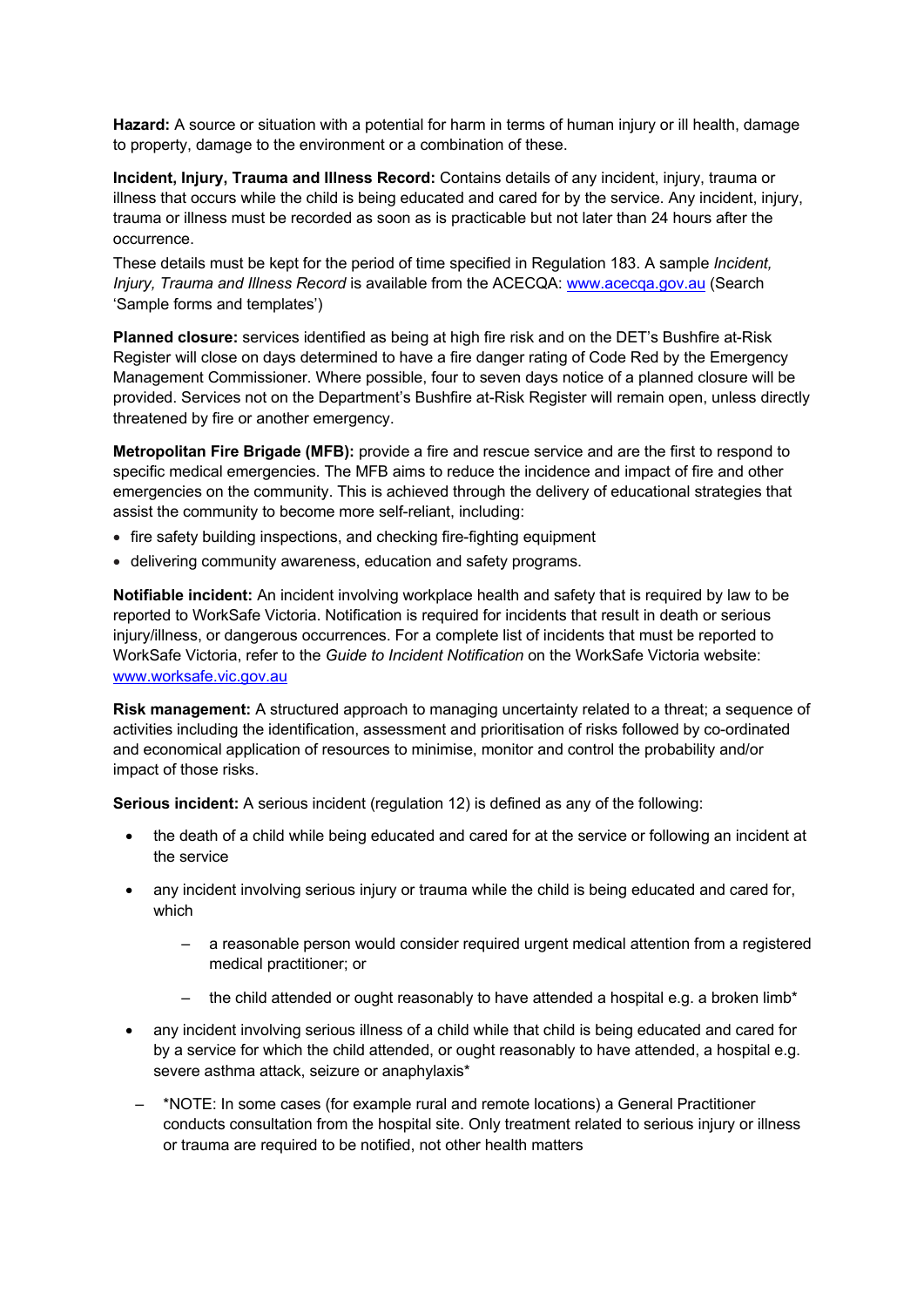- any emergency for which emergency services attended. NOTE: This means an incident, situation or event where there is an imminent or severe risk to the health, safety or wellbeing of a person/s at an education and care service. It does not mean an incident where emergency services attended as a precaution
- a child appears to be missing or cannot be accounted for at the service
- a child appears to have been taken or removed from the service in a manner that contravenes the National Regulations
- a child was mistakenly locked in or out of the service premises or any part of the premises.

Examples of serious incidents include amputation (e.g. removal of fingers), anaphylactic reaction requiring hospitalisation, asthma requiring hospitalisation, broken bone/fractures, bronchiolitis, burns, diarrhoea requiring hospitalisation, epileptic seizures, head injuries, measles, meningococcal infection, sexual assault, witnessing violence or a frightening event. **State of emergency:** A situation in which the government is granted special powers, by constitutional or legal provision, to deal with a perceived threat to law and order, or public safety.

**WorkSafe Victoria:** The manager of Victoria's workplace safety system. WorkSafe Victoria:

- strives to prevent workplace injuries, illness and fatalities
- provides benefits to injured workers and helps them to return to work
- enforces Victoria's occupational health and safety laws
- provides reasonably priced workplace injury insurance for employers
- provides an emergency response service 24 hours per day.

### **5. SOURCES AND RELATED POLICIES**

#### **Sources**

- Australian Standards: Planning for emergencies in facilities (AS 3745–2010) available from www.infostore.saiglobal.com
- Department of Education and Training, *Guide to Preparing an Emergency Plan* and *Emergency Management Plan*: www.education.vic.gov.au (*Search* emergency management planning early childhood services)
- Department of Education and Training, *Emergency Management Plan*: www.education.vic.gov.au (*Search* emergency management planning early childhood services)
- Metropolitan Fire Brigade: www.mfb.vic.gov.au
- Country Fire Authority: www.cfa.vic.gov.au
- State Emergency Service: www.ses.vic.gov.au
- WorkSafe Victoria: www.worksafe.vic.gov.au

#### **Service policies**

- *Administration of First Aid Policy*
- *Administration of Medication Policy*
- *Delivery and Collection of Children Policy*
- *Incident, Injury, Trauma and Illness Policy*
- *Occupational Health and Safety Policy*
- *Staffing Policy*
- *Supervision of Children Policy*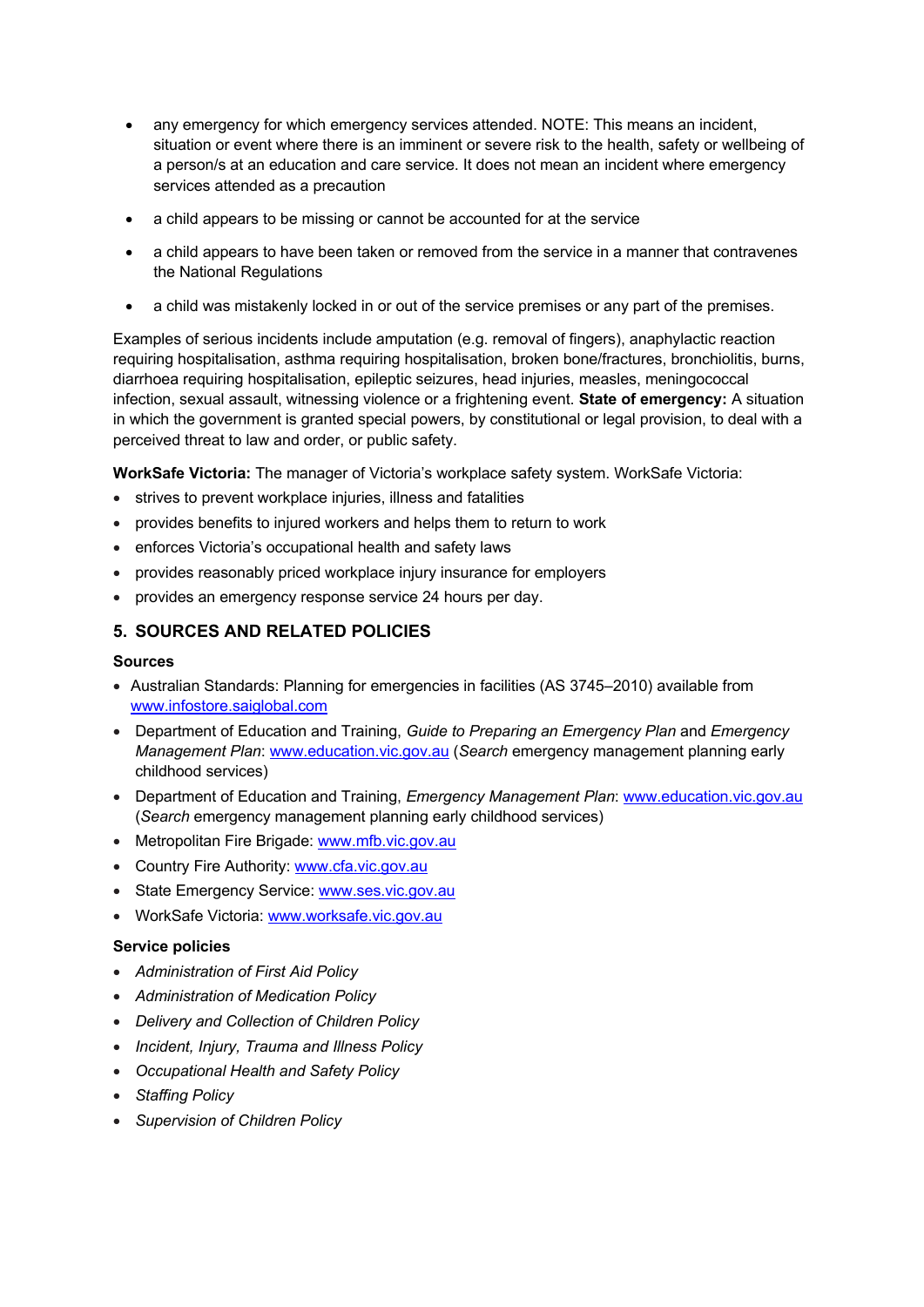## **PROCEDURES**

### **The Approved Provider and Persons with Management or Control are responsible for:**

- completing the DET *Emergency Management Plan* (refer to *Sources*)
- conducting a risk assessment to identify potential emergencies that the service may encounter (Regulation 97(2)) (refer to attached *Emergency Management Plan*)
- developing instructions for what must be done in the event of an emergency (Regulation 97(1)(a)) (refer to attached *Emergency Management Plan*)
- appointing an Incident Management Team (IMT) to oversee safety at the service in the event of an emergency (refer to attached *Emergency Management Plan*)
- developing an emergency and evacuation floor plan (Regulation 97(1)(b)) (refer to attached *Emergency Management Plan*)
- ensuring that a copy of the emergency and evacuation floor plan and instructions are displayed in a prominent position near each exit at the service premises (Regulation 97(4))
- ensuring that the emergency and evacuation procedures are rehearsed at least once per term for all groups attending the service (Regulation 97(3)(a))
- ensuring that the rehearsals of the emergency and evacuation procedures are documented (Regulation 97(3)(b)) (refer to attached *Emergency Management Plan*)
- ensuring that those working at, or attending the service, have access to a phone for immediate communication with parents/guardians and emergency services (Regulation 98), and that phone numbers of emergency services are displayed
- identifying potential onsite hazards and taking action to manage and minimise risk (refer to attached *Emergency Management Plan*)
- ensuring all infrastructure and service equipment are regularly checked for condition and maintenance, including emergency exit lighting
- ensuring the location of first aid kits, fire extinguishers and other emergency equipment are clearly signposted
- ensuring all emergency equipment is maintained on a regular basis in accordance with requirements specified by regulations, such as the Australian Standards Building Code e.g. fire extinguishers, smoke detectors, evacuation kits, sprinkler systems and alarm or duress systems
- providing a fully-equipped portable first aid kit (refer to *Administration of First Aid Policy*)
- keeping lock-down areas is a state of readiness so they are safe for children, staff and visitors to be used
- develop emergency drills / training schedule for educators to ensure that they are able to deal with emergency situations e.g. first aid, emergency management and OHS training
- regularly reviewing, evaluating and updating emergency management plans (at least annually month of February or following an emergency incident)
- developing procedures to debrief staff following emergency incidents
- conducting checks of documentation and practices to ensure all requirements of this policy are being complied with
- notifying DET in writing within 24 hours of a serious incident (refer to *Definitions*)
- completing the *Incident, Injury, Trauma and Illness Record* (refer to *Definitions*) where required
- notifying DET within 7 days of an incident that required the service to be closed, or a circumstance that posed a significant risk to the health, safety or wellbeing of a child attending the service (National Law: Section 174(2)(c); Regulations: 175(2)(b)&(c), 176)
- reporting notifiable incidents (refer to *Definitions*) in the workplace to WorkSafe Victoria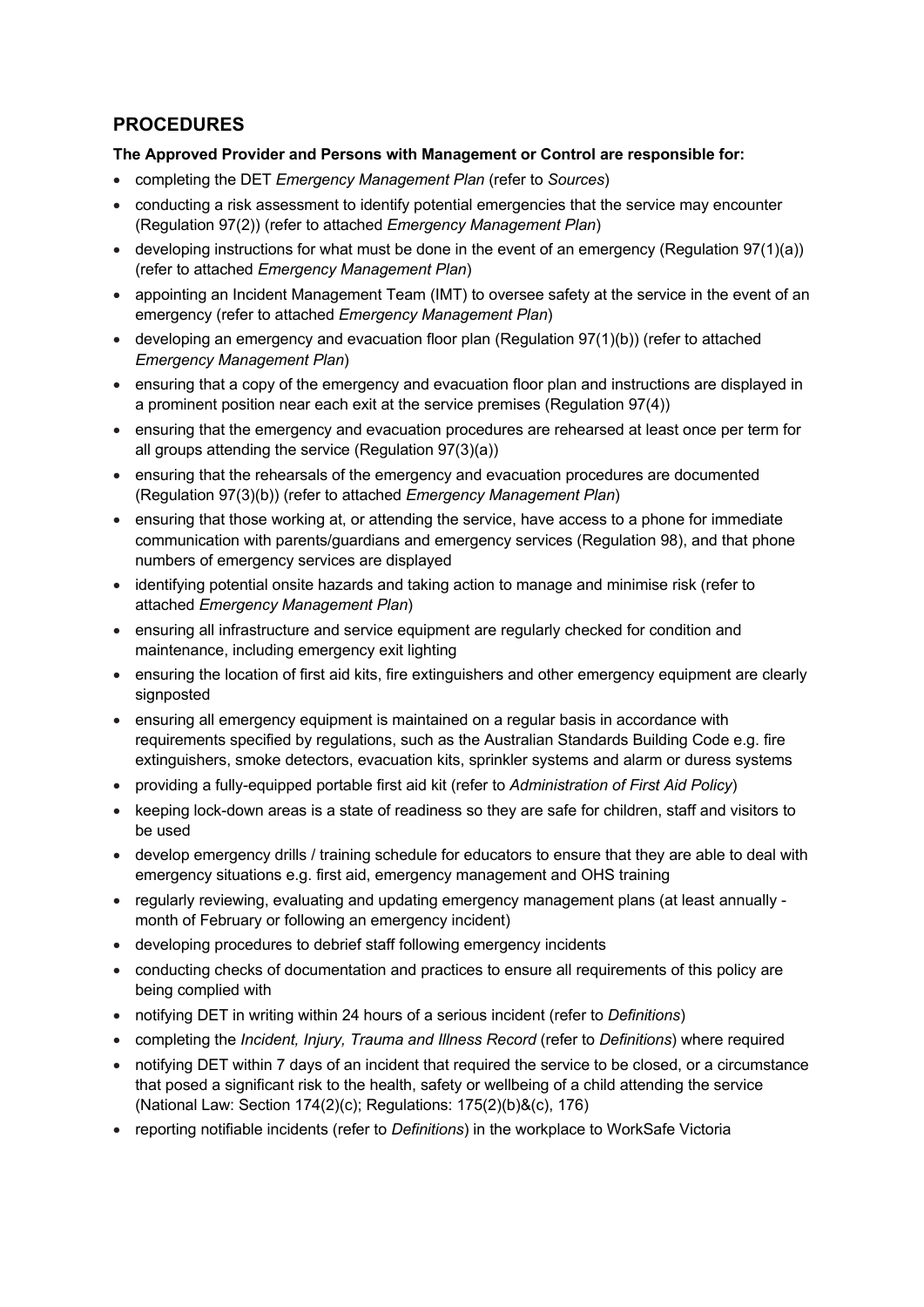- engaging with the Metropolitan Fire Brigade and/or Country Fire Authority regarding fire safety awareness and training for the service, including demonstrations of fire equipment, basic fire safety, smoke alarm, fire blankets and escape plans
- identifying staff and children requiring additional assistance in the event of an emergency (refer to attached *Emergency Management Plan*)
- ensuring that emergency contact details are provided on each child's enrolment form and that these are kept up to date
- ensuring that an attendance record (refer to *Definitions*) is maintained to account for all children attending the service (Regulation 158)
- keeping a written record of all visitors to the service, including time of arrival and departure
- ensuring all staff, parents/guardians, children, volunteers and students on placement understand the procedures to follow in the event of an emergency
- ensuring there are induction procedures in place to inform new staff, including casual or relief staff, of the emergency and evacuation policy and procedures
- ensuring all staff, parents/guardians, children, volunteers, students on placement and others attending the service are accounted for in the event of an evacuation
- developing procedures to deal with loss of critical functions, such as power/water shut off.

### **The Nominated Supervisor and Persons in Day to Day Charge are responsible for:**

- ensuring that the emergency and evacuation floor plan is displayed in prominent positions and that all parents/guardians, volunteers, contractors, staff and relief staff are briefed and aware of the procedures
- ensuring that children are adequately supervised at all times and protected from hazards and harm (refer to *Supervision of Children Policy*)
- ensuring that the *Emergency Management Plan* (attached) is followed in the event of an emergency
- testing alarms and communication systems regularly, such as on a monthly basis
- keeping lock-down areas is a state of readiness so they are safe for children, staff and visitors to be used
- informing the Approved Provider of any serious or notifiable incidents (refer to *Definitions*) that must be reported to DET or WorkSafe Victoria.

#### **All other educators are responsible for:**

- implementing the procedures and responsibilities in this policy and the service's *Emergency Management Plan* (attached)
- supervising the children in their care and protecting them from hazards and harm (refer to *Supervision of Children Policy*)
- providing support to children before, during and after emergencies
- checking that the attendance record (refer to *Definitions*) is completed at the beginning and end of each session
- keeping lock-down areas is a state of readiness so they are safe for children, staff and visitors to be used
- checking that the emergency evacuation procedure is displayed in prominent positions and that all persons at the service are made aware of these (refer to attached *Emergency Management Plan*)
- rehearsing emergency evacuation procedures with the children at least once every 3 months (or more often, as required) and ensuring that these are documented (refer to attached *Emergency Management Plan*)
- providing feedback regarding the effectiveness of emergency and evacuation procedures to inform policy, procedures and manuals etc.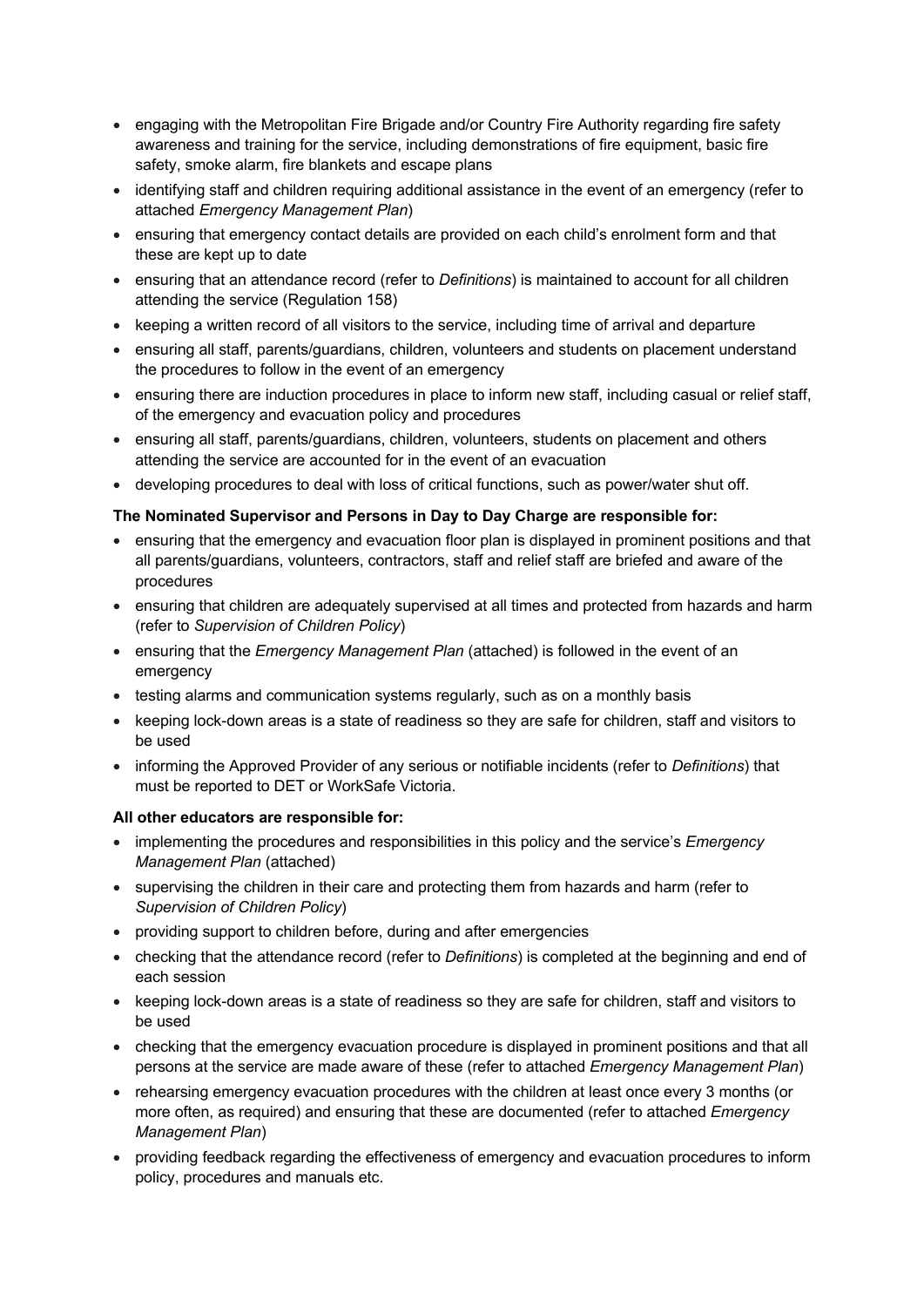- completing the *Incident, Injury, Trauma and Illness Record*, as required
- informing the Nominated Supervisor or Persons in Day-to-Day Charge or, in their absence, the Approved Provider or Person with Management and Control, about any serious incidents or notifiable incidents (refer to *Definitions*) at the service
- attending first aid, emergency management and OHS training, as required
- communicating with parents about emergency procedures
- raising children's awareness about potential emergency situations and appropriate responses.

### **Parents/guardians are responsible for:**

- familiarising themselves with the service's emergency and evacuation policy and procedures and the service's *Emergency Management Plan* (attached)
- ensuring they complete the attendance record (refer to *Definitions*) on delivery and collection of their children (refer to *Delivery and Collection of Children Policy*)
- providing emergency contact details on their child's enrolment form and ensuring that this is kept up to date
- reinforcing the service's emergency and evacuation procedures with their child
- following the directions of staff in the event of an emergency or when rehearsing emergency procedures.

### **Volunteers and students, while at the service, are responsible for following this policy and its procedures.**

### **Evaluation**

In order to assess whether the values and purposes of the policy have been achieved, the Approved Provider will:

- review the policy to determine whether it adequately addresses a range of potential emergency situations
- regularly seek feedback from everyone affected by the policy regarding its effectiveness particularly following an emergency
- review procedures, including evacuation procedures, to determine their effectiveness, including timing and processes
- use information gained from checks on documentation and practices and the *Incident, Injury, Trauma and Illness Record* to inform proposed changes to this policy
- revise the policy and procedures as part of the service's policy review cycle, or as required by legislation, research, policy and best practice
- consult with emergency services such as the MFB and CFA, to ensure the policy and procedures meet current best practices
- notify parents/guardians at least 14 days before making any change to this policy or its procedures unless a lesser period is necessary because of a risk.

## **ATTACHMENT**

• Complete DET's *Emergency Management Plan* and file a copy as an attachment to this policy. The template is available at: www.education.vic.gov.au (*Search* emergency management planning early childhood services)

## **AUTHORISATION**

This policy was adopted by the Approved Provider of Sherbourne Pre-School on April 2019